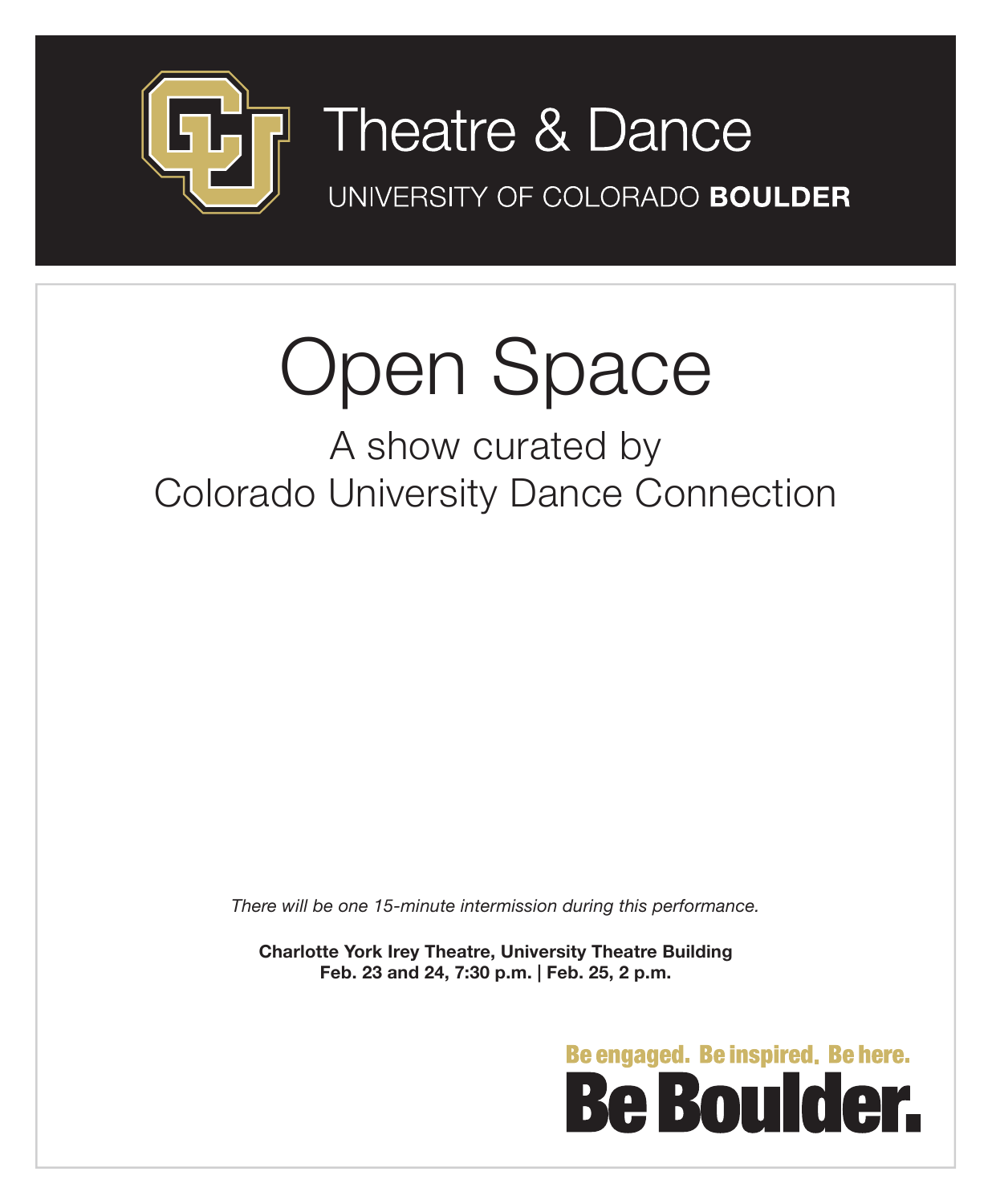## Program

## Bundle of Sticks

**Choreographer** Aaron Allen, Jr.

**Dancer** Aaron Allen, Jr.

## A Love Note to Zero

**Choreographer** Kaitlyn Lawrence

Unbound

**Choreographer** Chelsea Magyar

**Choreographer** Sami Scovel

Mother

**Choreographer** Hadleigh Swarts

Après Midi

**Dancers** Devan Herbert Rachel Jordan Kaitlyn Lawrence Sami Scovel

**Music** *Fierce* by Azelia Bonks, Rev. Dr. Jamal H. Bryant

**Music** *Oceanografers*

**Music**

**Sound Constructor** Josiah Jordan

**Sound Composer and Designer** Bailey Trierweiler

**Dancers** Chelsea Magyar Ethan Fisher

**Dancer** Sami Scovel **Music** *Rue St. Vincent* by Yves Montand

*Folgi d'album* by Sylvano Bussotti

**Music** *Call Me Mother* by RuPaul

**Dancers** Nicole Armstrong Gigi Golden Hadleigh Swarts

Make Like a Tree

Intermission

**Choreographers** Henry Torres Angel Arambula

**Dancers** Bonnie Cox Kristen Holleyman Briana Smith Kelley Ann Walsh

**Music** Original Composition by Henry Torres *Textural Piece* by Ray McNamara *Redemption's Last Chance* by Elijah Robert *Blue Moon* by Jo Stafford *Er hatter ihr keinen Trip gegeben, ihr aber dennoch bedeutet, dass er sie heiraten will* by James Din A4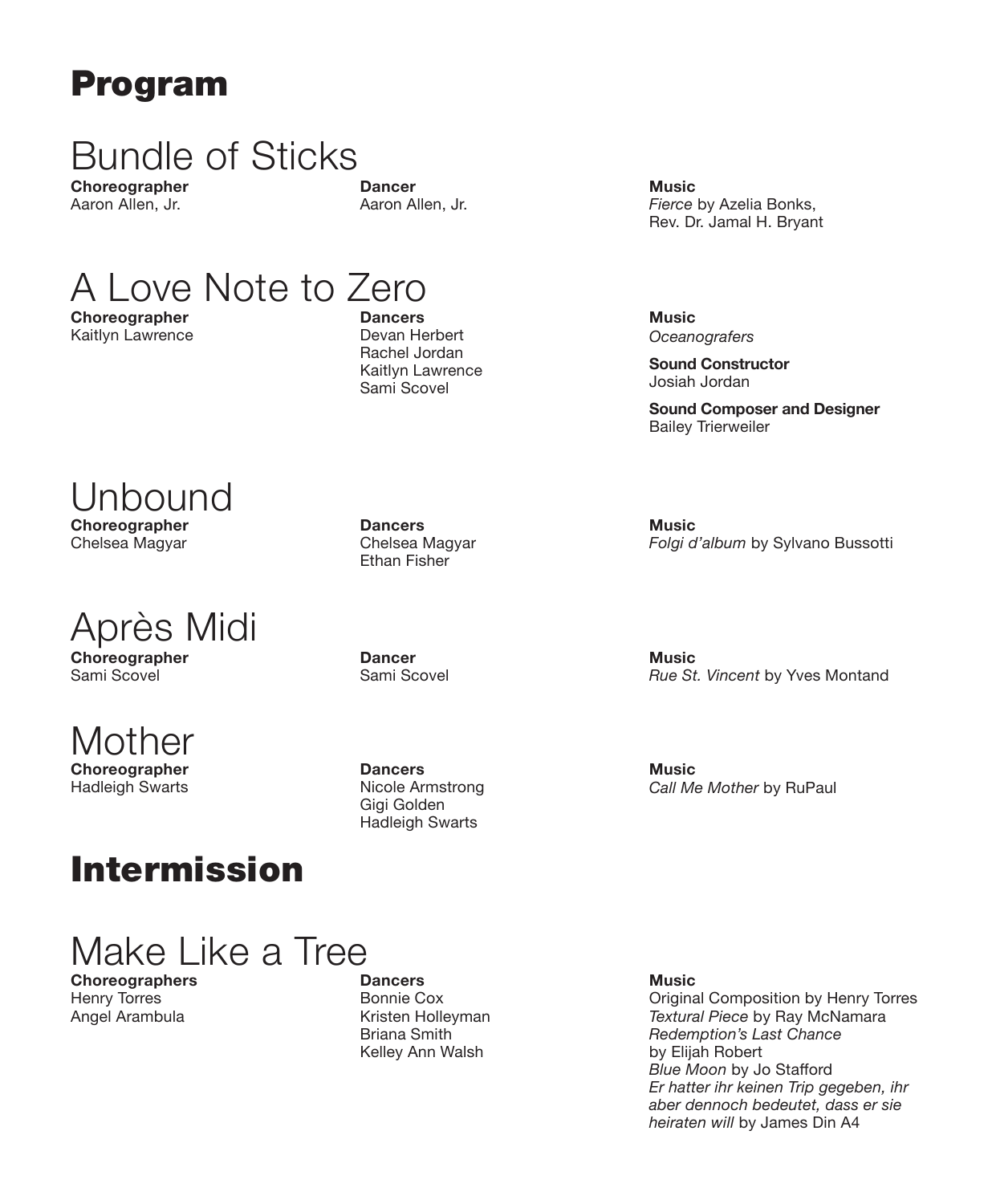

**Choreographer** Rachel Stauffer

## Lucid Memory

**Choreographer** Kelley Ann Walsh



Devan Herbert

**Dancers** Leah Barber Rachel Jordan Emma Scher

**Dancer** Kelley Ann Walsh

**Dancers** Adia Banks Hattie Houser Rachel Jordan Jessie Mills Sami Scovel Ryan Sinton Sara Varra

**Music** *I Put a Spell on You* by Screamin' Jay Hawkins

**Music** *Sugar Plum Fairy* by Tchaikovsky *Paths of Hate* by Rafat Smolen

## Production Team

**Director of Dance Production** Iain Court

**Assistant Production Coordinator** Marla Schulz

**CUDC Coordinators** Devan Herbert Kaitlyn Lawrence

**CUDC Faculty Mentor** Helanius J. Wilkins

**Adjudicators** Olivia Dwyer Cortney McGuire Kelley Ann Walsh **Lighting Designer** Kaitlyn Lawrence

**Stage Manager** Keith Haynes

**Assistant Stage Manager** Attiyya Fortune

**Lightboard Operator** Hannah Schneebeck

**Sound Operator** Sydney Hines

## Dance Production

### Technical Crew

Maria Aki, Aaron Allen Jr., Attiyya Fortune,Keith Haynes, Hattie Houser, Kaitlyn Lawrence, Laura Malpass, Ian McMorran, Reed Otto, Caroline Rhodes, Emma Scher, Sami Scovel, Marla Shulz, Bailey Trierweler, Sara Vail, Kelly Ann Walsh, Leah Woods, Christin Woolley

### Video Crew

Aaron Allen Jr., Keith Haynes, Laura Malpass, Leah Woods

## Scenery & Electrics

### Lead Technical Assistants

Nathan Dow, Wesley Halloran, Ian McMorran, Bailey Trierweiler

### Technical Assistants

Maria Aki, Lauren Chen, Eli Davis, Kelsey Gallotte, Greta Hooston, Jill Ingebritsen, Hannah Male,Teresa Orosco, Bret Pilkington, Ryan Rouillard,Maddy Salvucci, Sadie Skolnekovich, CeCe Smith, Destin Woods

### Practicum Students

Ashley Arvola, Val DeGroot, Annie Howell, David Kocina

## Costumes Costume Shop Employees Lizzie Brusco, Kara D'Alessandro, Val deGroot, Erika Daun,

Zoe Garrison, Sean Guderian, Adrianna Hammack, Durango Jenkins, Andrea Jewell, Ana Langmead, Christina Longman, Olivia Murrow, Sarah Rand, Natalie Reutimann, Braden Sturek, Zoe Volpa

## Practicum Students

Jonathan Burgart, Katy Folz, Daniel Jimenez, Joe Kennedy, Katie Lennon, Issy Leustig, Ian McMorran, Julie Murtha, Reed Otto, Nia Quan, Elise Rosado, Elena Sayeedi, Rachel Stauffer, Bailey Trierweiler, Christin Woolley